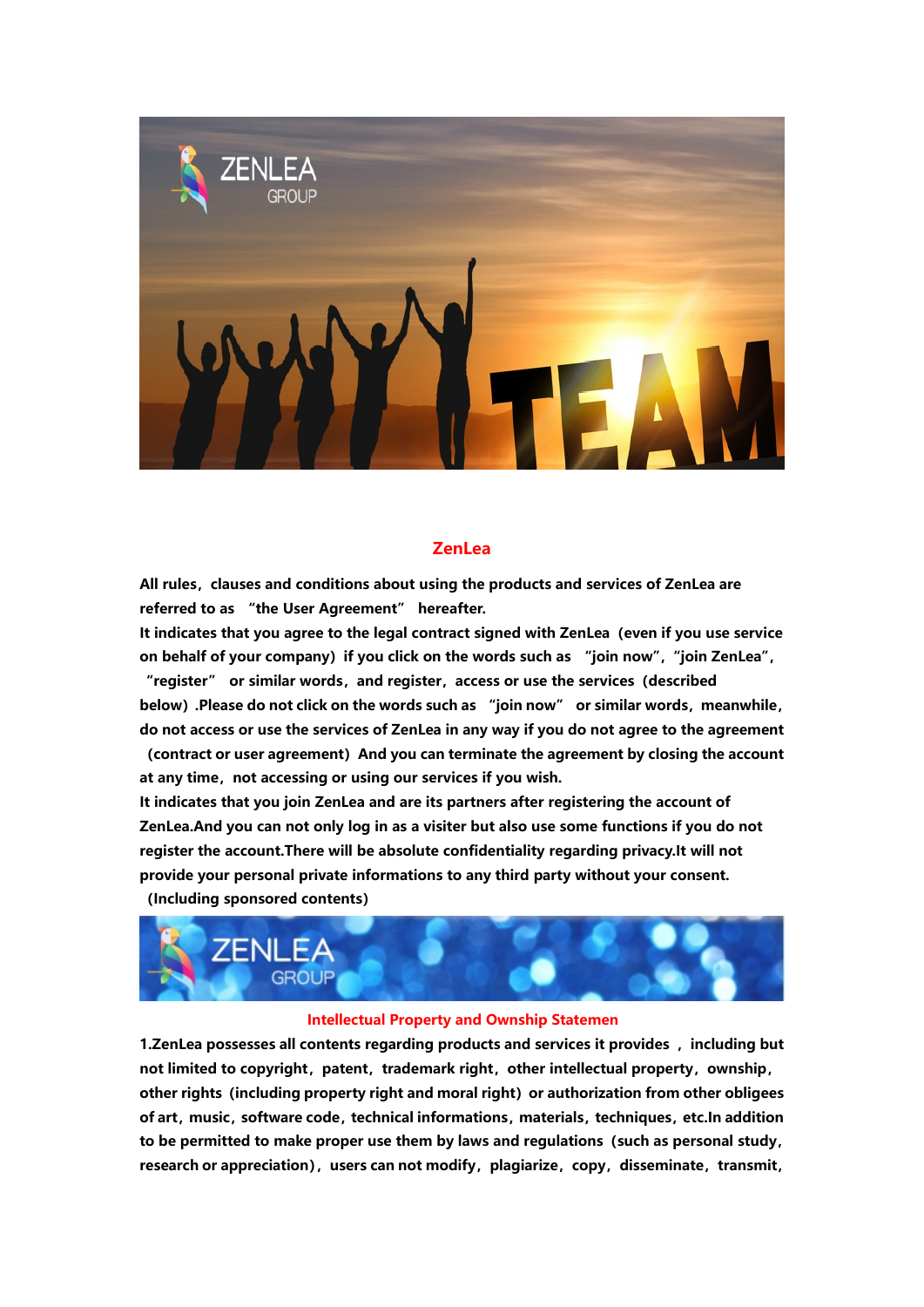**exhibit, issue, empower, produce derivative works or sell any content without legal authorization of ZenLea or relevant obligees beforehand,which include but not limited to art,music,software code,technical informations,materials,etc.To the maximum extent permitted** by law and without the prejudice to the rights of other relevant parties, ZenLea **can terminate the products and services it provided immediately,and users must destroy all above services and products they have obtained,if users are failure to comply with above regulations of the clause.**



#### **Account Number and Password**

**1.Users should promise that they register ZenLea with their true identity,and guarantee that informations about personal identity they have provided are true,complete and valid,and be legally liable for the informations they have provided in accordance with provisions of laws and the agreement.ZenLea has the right to examine authenticity and validity of informations users have provided when they are registering,and take reasonable measures to ensure the safety as well as effectiveness of their accounts actively,such as technology and management,etc.Users are obliged to safe keep their accounts and passwords,and use them correctly and safely.Users should bear the directand indirect losses arising from the circumstances such as the losses of passwords and theft of accounts because of their failure to fulfill above obligations,including but not limited to the losses because of can not or refusing to be found of the stolen accounts by ZenLea resulting from the condition that there is notsufficient proof to prove that the loss and theft of accounts passwords are intentional acts by others because of technical barriers ortheft of ZenLea.**

**2.ZenLea will assign a account to the user after he or she has successfully registered.And the account can not be changed once it has been set. Each account registered,which is an act of striking** an agreement, achieving an independent service contract.

**3.Users should notify ZenLea in accordance with the processing modes ithas published immediately,and have the right to notify ZenLea to suspend the login and use of the accounts,if users find that the accounts and passwords have been use illegally or abnormally,but users should perform necessary procedures when they are applying them, for example,providing valid personal identity informations consistent with registered identity informations .ZenLea should take timely actions to suspend the login and use of users' accounts in accordance with the user agreement and relative service rules of it,if ZenLea has verified that the valid personal identity informations provided by users are consistent with the registered identity informations.ZenLea shall shoulder legal responsibility for losses to users because of its breach of above agreement and failure to take timely measures to suspend the login and use of their accounts.But ZenLea is notliable for instructions executed by users accounts before actions were taken. ZenLea has the right to reject users' above requests,if users do not provide valid identity documents orthe informations of valid identity documents are not consistent with that they registered before. 4.ZenLea has the right to return the data of servers to a certain point when there is abnormity of servers data.(including data exception resulting from program bugs)And in**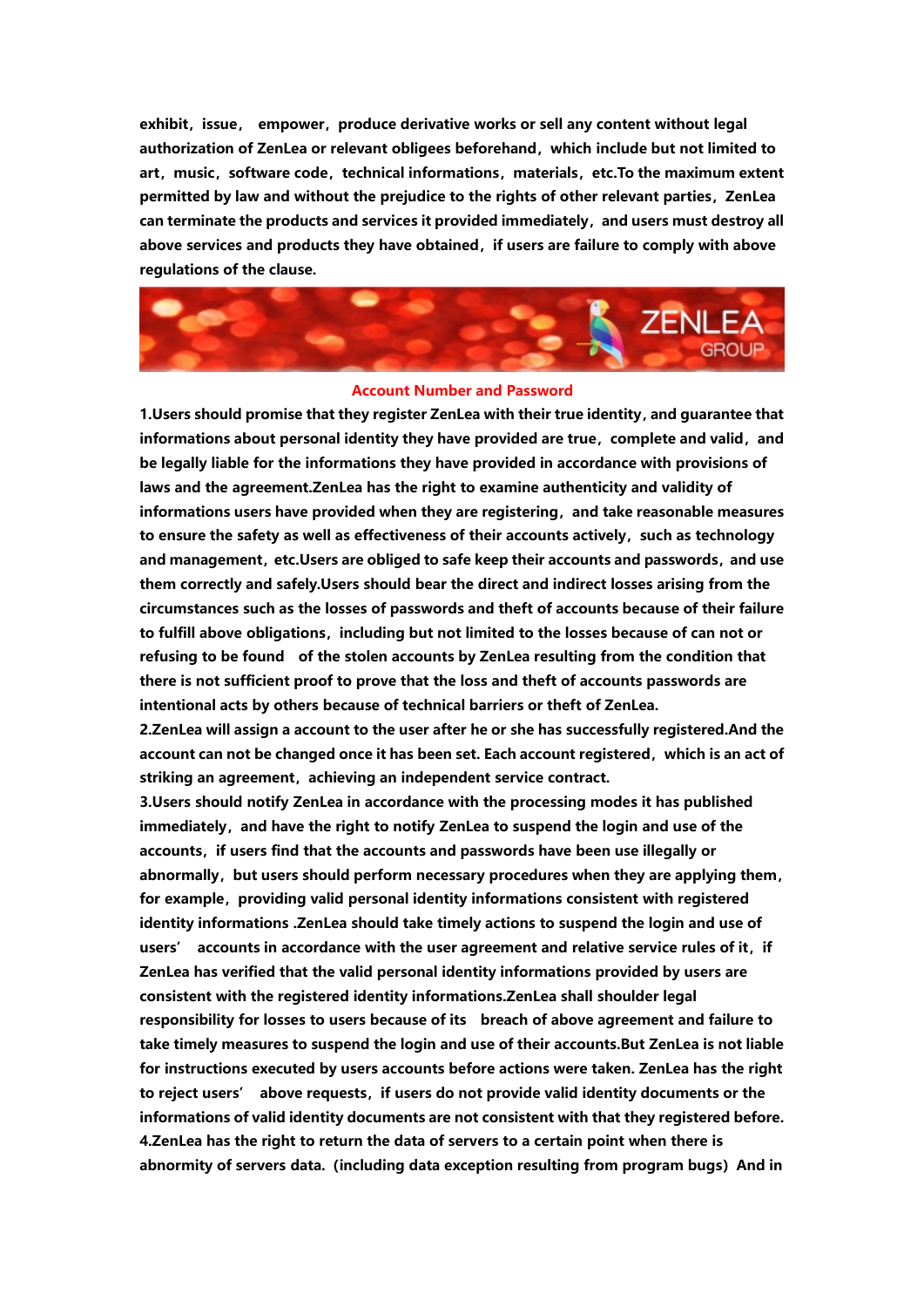**the event of any impairment of funds in users' accounts,ZenLea shall reimburse users for the amount of such losses .Besides,ZenLea takes no other responsibility . Users agree to the methods of data restoration and compensation,and agree that there will be no dispute raised by them.**



#### **the User Rights**

**1.Users can accept the services and products ZenLea provides in accordance with the user agreement ,service rules published by it,etc. During the period of receiving the products and services provided by ZenLea,users have the right to supervise whether ZenLea provide users with products and services in accordance with the standards published by ZenLea or not .And they can also put forward relevant opinions and suggestions abour products and services of ZenLea.**

**2.With legitimate accounts,users can upload informations necessary to use services at ZenLea's server.But informations must not include the following:**

**2.1 Contents that infringe the intellectual property as well as other rights and interests of any third party.**

**2.2Contents that contrary to any law or good custom.**

**2.3.Contents that include defamation to others,sexual harassment,or racial discrimination and have negative impacts to minors.**

**2.4Contents that may cause harm or affect the stability of computer systems of ZenLea or anyone that include things such as viruses,Trojans,time bomb,etc.**

**If the informations uploaded by users violate above provisions,ZenLea has the right to take necessary actions in light of the seriousness of uploaded informations,including but not limited to blocking or deleting uploaded informations based on claims made by the third parties**

**3.Users authorize ZenLea to free use their uploaded informations specially when ZenLea are providing services to users and conducting activities about ZenLea's products and services** such as introducing, propagandizing, spreading, etc.

**4.Users can discontinue ZenLea's products and services at any time,if users disagree to the user agreement and relative service rules,and do not accept the modifications ZenLea would make to the user agreement and service rules every now and then.If users elect to disuse ZenLea's products and services ,they can discontinue the registration ,which willbe treated as the abandonment of ZenLea's accounts.**



#### **Obligations of Users**

**1.Do not use service system for any illegal purpose.**

**2.Do not use any plug-in program or modification program.**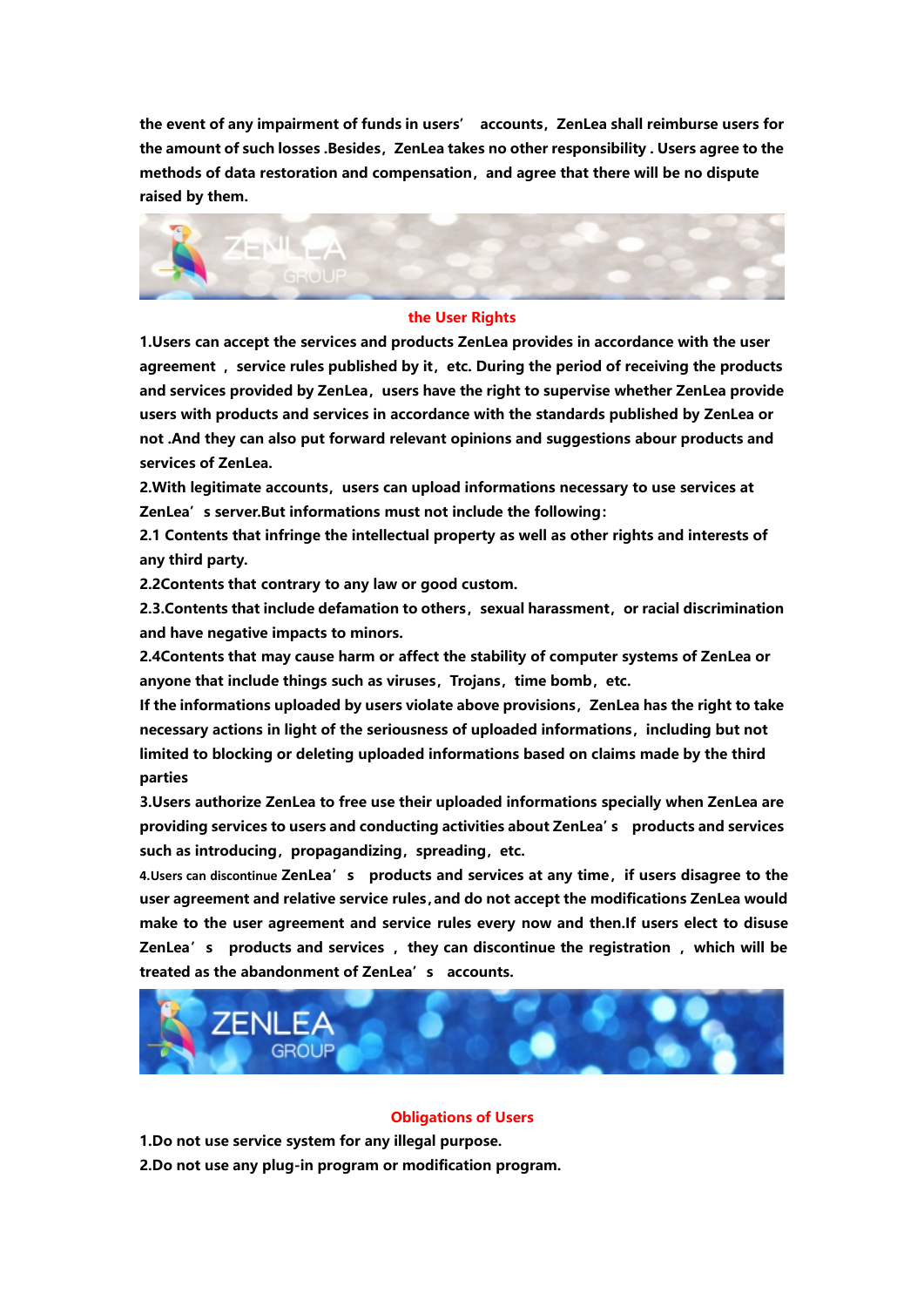**3.Do not send or spread informations which is sensitive or contrary to national legal system by using ZenLea's products and services,including but not limited to :**

**(1)Oppose the basic principles established in the constitution**

**(2) Endange national security,divulge national security,subvert national power, undermine national unity**

**(3)Damage the honor and interests of state**

**(4)Incite ethnichatred and discrimination,undermine ethnic unity**

**(5)Undermine national religious policies,spread heresy and feudalistic superstition**

**(6)Spread rumors,disturb social order and undermine social stability**

**(7)Spread obscenity,eroticism,gamble,violence,murder,terror or abet crimes**

**(8)Insult or slander others,or infringe lawful rights and interests of others**

**(9)Any software,document or other contents that judged to be inappropriate reasonably or acknowledged by ZenLea**

**(10)Include othercontents banned by laws as well as administrative laws and regulations**



## **Network Service Interruption**

**ZenLea has the right to interrupt the network service it has provided and assumes no responsibility for users without notification,when one of following situations occurs: 1.Carry out necessary preservation,maintenance and construction to relevant web servers , other network equipments as wellas relevant official websites that provide products and network services regularly.Users can check each maintenance time at official website of ZenLea.**

**2.Carry out necessary preservation,maintenance and construction to relevant web servers , other network equipments as wellas relevant official websites that provide products and network services at any time in accordance with the judgement of ZenLea.**

**3.Malfunction and failure of ZenLea and its partners as well as network system hardware or software equipments and negligence of human operations.**

**4.Others invade ZenLea' network,and falsify,revise,forge and draw up website data, or conduct any actions that affect the normal operation of ZenLea' computer system. 5.Because of force majeure**

**6.Required by the relevant institutions based on law or legal procedures 7.Other provisions based on law or national policy.**



### **Privacy Protection**

**Protecting the privacy of users is an fundamentalpolicy.ZenLea attaches great importance to the protection of users' privacy.It has been and will continue to try our best to take all reasonable measures regarding physics, eelectricity and management to protect users'**